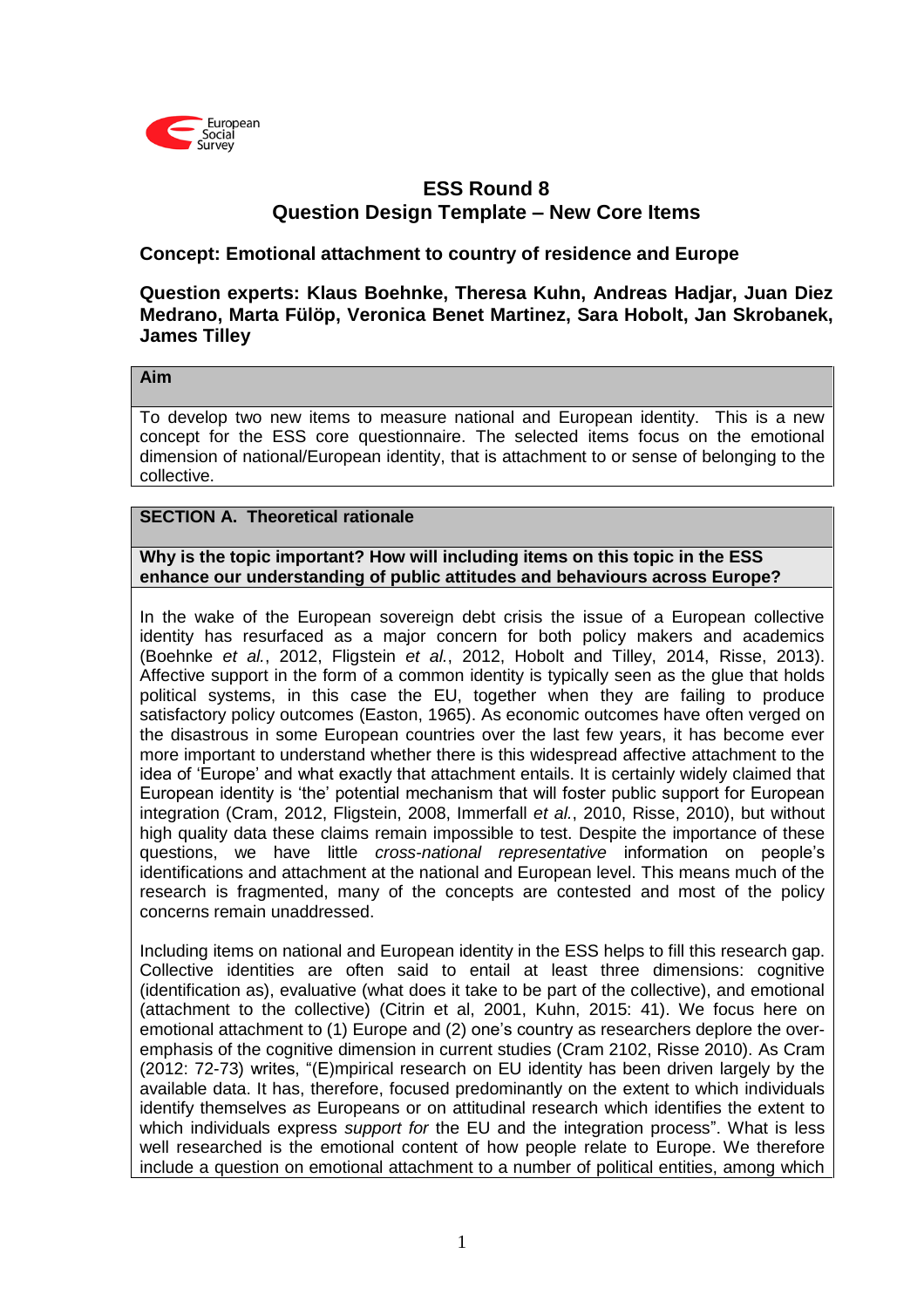most importantly Europe and one's country.

This enables us to study the impact of collective identities on a plethora of highly relevant social and political attitudes, such as support for European integration, anti-immigrant attitudes, and vote choice for populist right-wing parties. Second, combining these new items with ESS' excellent and rigorous data on socio-economic background allows us to analyse in more detail the antecedents of national and supranational identity in Europe. Third, including these new items into the ESS provides a unique opportunity to move beyond single-country studies of collective identity. Given that ESS covers over 30 nations, it lends itself to assessing the relationship between national and European identity across countries, and to better understand which macro-level factors foster supranational identity formation.

Including new items on emotional attachment to country and Europe in the ESS core questionnaire will greatly enhance possibilities to conduct cross-national research on the sources and consequences of collective identities and on other core issues of the ESS, such as welfare state attitudes.

### **SECTION B. Relationship with other variables in ESS questionnaire**

#### **Are the items intended to be used primarily as explanatory/background variables or is the topic primarily of interest as a dependent variable?**

The proposed concept is a new topic that has not been dealt with before in the ESS. European and national identity (as measured by emotional attachment to Europe/country of residence) is of strong interest to social scientists both as an independent variable and as a dependent variable: On the one hand, there is mounting evidence that rational choice approaches cannot fully explain various aspects of social and political behaviour, such as vote choice, solidarity (Paskov and Dewilde, 2012) and redistributive preferences (Costa-Font and Cowell, 2014), support for European integration (Hooghe and Marks, 2004), or attitudes towards immigrants (Sides and Citrin, 2007) and inter-racial attitudes (Charnysh *et al.*, 2014, Transue, 2007). Many researchers point towards the role of collective identities in motivating these attitudes and actions, but they often lack the empirical tools to measure them. We therefore aim at contributing to this discussion by providing researchers with an adequate measurement of the emotional dimension of national and European identity.

Empirical research has found an important distinction between people who have an exclusively national identity and individuals who incorporate a European dimension into their self-concept (Citrin and Sides, 2004, Risse, 2010). This distinction is strongly related to many salient political attitudes. An important question is how exclusive national vs European identity influences people's attitudes towards European integration (Garry and Tilley, 2009, Hooghe and Marks, 2004). With respect to the recent crisis in the EU, for instance, one could ask to what extent exclusive national vs European identity affects public opinion on matters of Europe-wide solidarity and redistribution (Bechtel *et al.*, 2014, Kuhn et al. *2017*). In light of other contemporary challenges in many European countries, one could ask about the effects of collective identity on attitudes toward immigrants and foreigners (Curtis, 2014). ESS round 8 will include a rotating module dedicated to welfare attitudes; including variables on collective identity makes it possible to further study welfare chauvinism, a topic that has received great scholarly interest in the past years (Mewes and Mau, 2013, Reeskens and Van Oorschot, 2012, Van der Waal *et al.*, 2010). Furthermore, considering contemporary levels of unemployment in Europe, European identity could have significant effects on the acceptance of attitudes toward mobile workers from other European countries (Gerhards and Lengfeld, 2013). Statistically, measuring both national and European identities will make it possible to enter them as an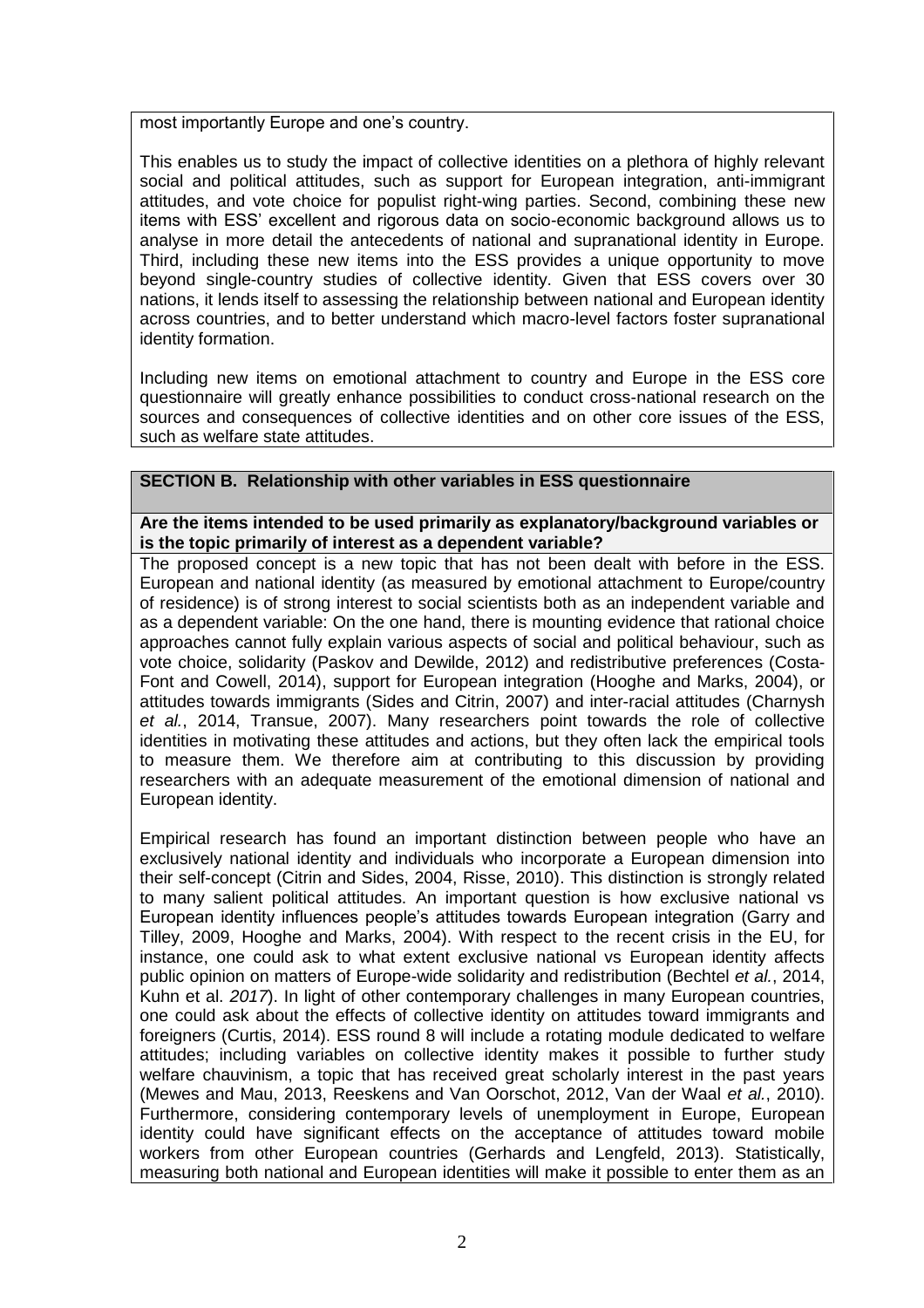interaction term (national x European) to examine how different strength combinations predict all these outcomes, and understand better how each of these identities drives particular effects.

Consequently, scholars will find it useful to employ the new items on emotional attachment to country of residence and Europe as predictors of right-wing extremist vote, antiimmigrant attitudes, welfare chauvinism, and other widely studied phenomena.

| New independent variable | Examples dependent variables in ESS       |
|--------------------------|-------------------------------------------|
|                          | B14* (right-wing populist) vote choice    |
|                          | B23-B25 (right-wing populist) party ID    |
| Emotional attachment to  | B26 political ideology                    |
| country / to Europe      | B37 Support for European integration      |
|                          | B38-B43 attitudes towards migrants        |
|                          | Rotating core module on welfare attitudes |

\* Q numbers as per ESS Round 8 source questionnaire

On the other hand, collective identities are of prime scholarly interest in and by themselves. Empirical research shows that educational attainment is a strong predictor of European identity—insofar as we can currently measure it—(Citrin and Sides, 2004, Duchesne and Frognier, 1995, Kuhn, 2012), but the reasons behind this are obscure. By using the excellent existing economic position data from the ESS, researchers will be able to test more comprehensively than ever before how economic self-interest is linked to attachment to Europe.

Examples Independent variable in ESS New dependent variable A1\* Exposure to politics news Emotional attachment to country / to Europe C18-19 Minority group membership C20-C30, F61 Transnational / migration background F15-16 Educational attainment \* Q numbers as per ESS Round 8 source questionnaire

Finally, given the cross-national coverage of the ESS, it will be possible to study the relationship between emotional attachment to country of residence/Europe crossnationally, and to assess the impact of macro-level factors, such as EU membership (duration), institutional differences, macro-economic situation on collective identity.

Examples macro-level indicators New dependent variable EU membership (duration) Emotional attachment to country / to Europe Existence and strength of ethnic minorities Institutional structure Media discourse Economic prosperity

## **SECTION C. Potential methodological or practical difficulties**

#### **Provide brief details of any potential methodological or practical difficulties associated with asking about this topic on a face to face cross-national survey**

Including questions on attachment to country of residence and Europe in the European Social Survey is a complex endeavour. From a substantive methodological point of view, the equivalence problem is at the core of the complexity of the module. Typically, the question of equivalence in social science instrumentation is discussed with regard to three aspects of equivalence, namely functional equivalence, conceptual equivalence, and measurement (ideally scalar) equivalence. Put simply, these aspects refer to the questions whether a concept has the same basic meaning for respondents (functional equivalence), has the same internal structure (conceptual equivalence), and can be measured in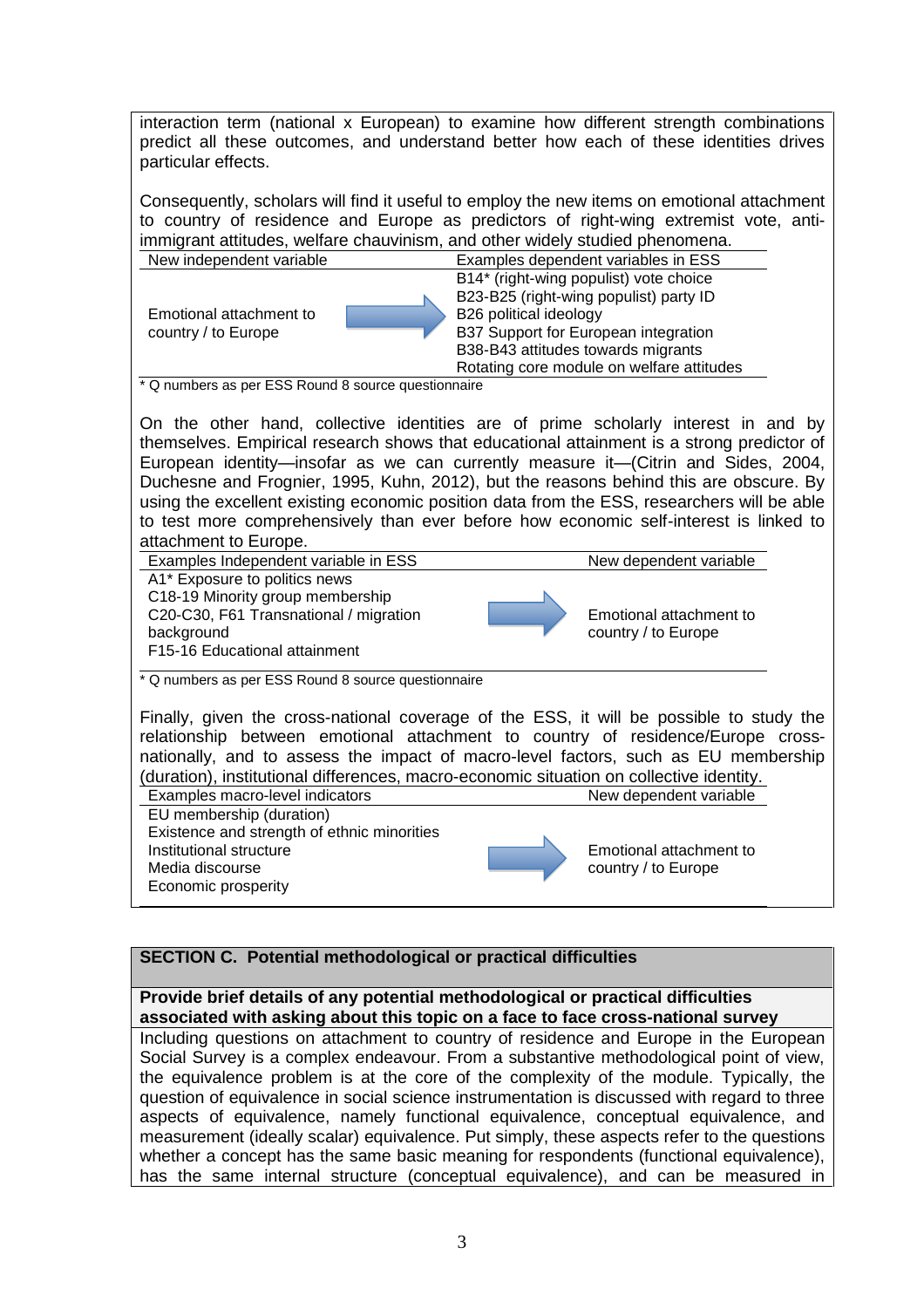identical units across nations/cultures/language communities (measurement equivalence).

The functional equivalence problem, in particular, is a delicate issue in the present case, both with respect to national and European attachment. Not all currently or potentially participating countries of the ESS are European countries on equal terms. Some countries have been EU member states from the beginning; some recently joined the EU, while Switzerland and Norway remained outside. Others, such as Israel, are not part of the European continent. Finally, political leaders in the Russian federation and in Ukraine have recently been stoking anti-European sentiments. Nonetheless, we argue that Europeanness plays a role in the self-definition of all participating countries, even if in some countries Europe mainly serves as a common "other" against which one can define one's own identity. After all, all countries participate in the European (sic) Social Survey. Therefore, asking questions about European identity is not requesting information on a non-attitude, as would be the case when posing such questions, for example, in former colonies of European countries or even countries that have never been under European rule. Moreover, we deal with this potential challenge by asking questions on emotional attachment to Europe, rather than self-concept as a European citizen. The former can also relate to migrants and non-Europeans: while they might de facto not be European citizens, they might still have some emotional attachment to Europe. In fact, we find it precisely relevant to study the variation in European attachment across member and non-member states, something which can be easily modelled using country-level dummy variables for membership (duration). We, therefore, claim that European identity is a decisive issue in all possible participation countries and that a sufficient degree of functional equivalence can be assumed.

Equally, attachment to country might be a problematic concept for some members in some participating countries with strong subnational identities, such as Spain, the United Kingdom, or Ukraine. It is possible that, for example, some Catalan, Scottish, or some east-Ukrainian respondents don't support the idea of a collective national identity, but identify exclusively as Catalan, Scottish, or Russian. Again, however, we expect all these citizens to comprehend and to be able to relate to the Spanish, UK, Ukrainian identity, even if positioning themselves against them. What is more, we think that especially these tensions make it increasingly important to study collective identities and attachment. It is interesting and informative to explore what national attachment predicts in countries where this type of belonging is less normative (e.g. Catalonia).

## **SECTION D. Concept definition and measurement**

### **i) SUB CONCEPT NAME: Emotional attachment to one's country**

#### **Describe the first sub concept in detail**

Collective identities are often said to entail at least three dimensions: cognitive (identification as), evaluative (what does it take to be part of the collective), and emotional (attachment to the collective). With only space to measure one dimension of national and European identity, the ESS items focus on the latter and are intended to capture emotional attachment in the sense of the respondent feeling as if they belong to the collective.

This item measures emotional attachment to the country where the respondent lives.

### **Expected relationship with other sub concepts**

Emotional attachment to one's country can be positively or negatively correlated to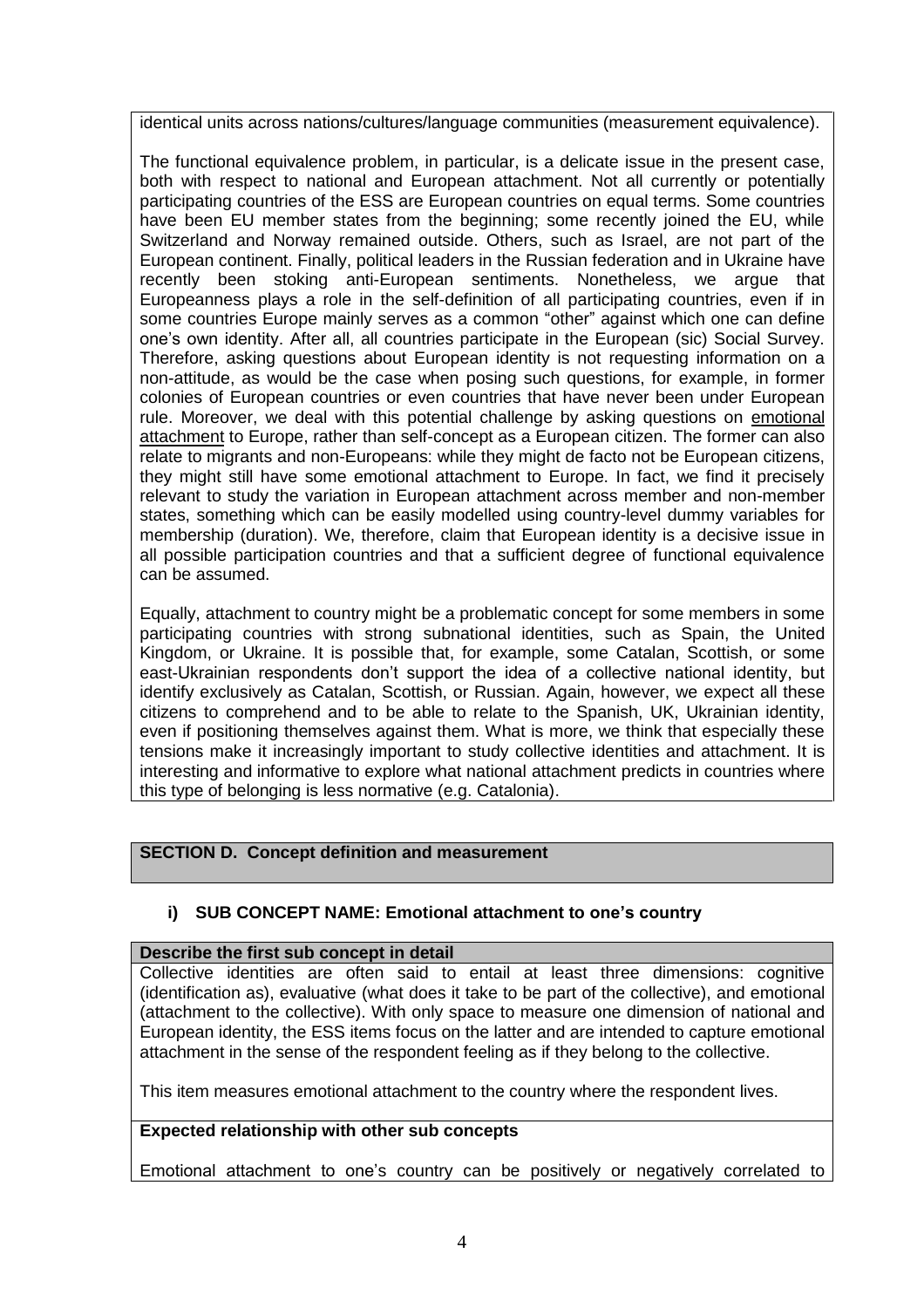attachment to Europe, depending on how individuals conceptualize the relationship between their country and Europe. If individuals see their country as being part of Europe, their attachment to Europe and to the country are likely to be positively related. If, on the other hand, they see Europe as antagonistic to their country, a strong emotional to their country might be negatively correlated to attachment to Europe. We expect this relationship to vary both between individuals and across countries. For example, it is to be expected that Russians who have strong attachment to the Russian Federation are less inclined to feel attached to Europe, while people in Spain might be inclined to feel attached both to Europe and to Spain.

See Section B for details of how emotional attachment is expected to correlate with other ESS items.

### **Question wording**

People might feel different levels of attachment to the country where they live and to Europe.<sup>1</sup>

**C9 CARD 23** How emotionally attached<sup>2</sup> do you feel to [country]? Please tell me on a score of 0 to 10, where 0 means not at all emotionally attached and 10 means very emotionally attached.

| Not at all<br>emotionally<br>attached |  |     |     |    |                |    |   | Verv<br>attached | emotionally (Refused) | (Don't<br>know) |
|---------------------------------------|--|-----|-----|----|----------------|----|---|------------------|-----------------------|-----------------|
|                                       |  | 2 3 | 4 5 | 6. | $\overline{7}$ | -8 | q |                  |                       | 88              |

<sup>1</sup> Europe in general, not specifically European Union

<sup>2</sup>'Emotionally attached' in the sense of 'identifying with AND feeling close to'

## **ii) SUB CONCEPT NAME: Emotional attachment to Europe**

### **Describe the second sub concept in detail**

Collective identities are often said to entail at least three dimensions: cognitive (identification as), evaluative (what does it take to be part of the collective), and emotional (attachment to the collective). With only space to measure one dimension of national and European identity, the ESS items focus on the latter and are intended to capture emotional attachment in the sense of the respondent feeling as if they belong to the collective.

This item measures respondent's emotional attachment to Europe. This item should be applicable to all respondents including migrants and non-Europeans: while the latter groups might not cognitively see themselves as European, they might still have an emotional attachment to Europe.

### **Expected relationship with other sub concepts**

Emotional attachment to Europe can be positively or negatively correlated to attachment to one's country, depending on how individuals conceptualize the relationship between their country and Europe. If individuals see their country as being part of Europe, their attachment to Europe and to the country are likely to be positively related. If, on the other hand, they see Europe as antagonistic to their country, a strong emotional to their country might be negatively correlated to attachment to Europe. We expect this relationship to vary both between individuals and across countries. For example, it is to be expected that Russians who have strong attachment to the Russian Federation are less inclined to feel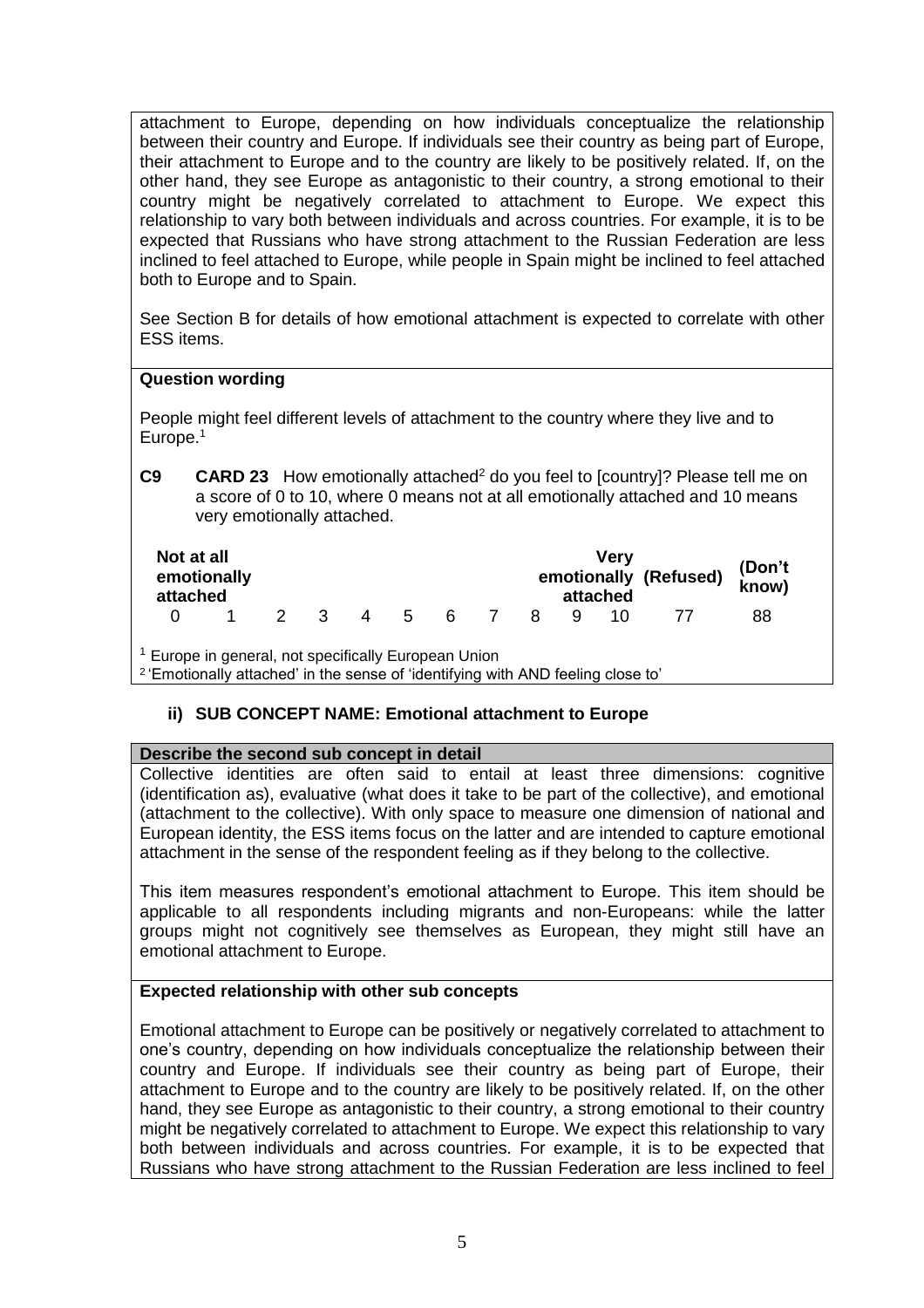attached to Europe, while people in Spain might be inclined to feel attached both to Europe and to Spain.

See Section B for details of how emotional attachment is expected to correlate with other ESS items.

#### **Question wording**

**C10 STILL CARD 23** And how emotionally attached do you feel to Europe?<sup>1</sup>

| Not at all<br>emotionally<br>attached |  |  |     |  |     |     |    |     | <b>Verv</b><br>attached | emotionally (Refused) | (Don't<br>know) |
|---------------------------------------|--|--|-----|--|-----|-----|----|-----|-------------------------|-----------------------|-----------------|
|                                       |  |  | 2 3 |  | 4 5 | - 6 | -8 | - Q |                         |                       | 88              |

<sup>1</sup> Europe in general, not specifically European Union

#### **SECTION E. References**

**Please provide full references for any studies mentioned in the template below**

- Bechtel, M., Hainmueller, J. and Margalit, Y. (2014). Preferences for International Redistribution. The Divide over the Eurozone Bailouts, *American Journal of Political Science*, **58**, 835-856.
- Boehnke, K., Fülöp, M., Hadjar, A., Pichler, F. and Kuhn, T. (2012). European Identity: Identification with Europe in a Time of Crisis and Rapprochement, *Proposal for a New Module to be included in European Social Survey*, April 2012.

Charnysh, V., Lucas, C. and Singh, P. (2014). The Ties that Bind: National Identity Salience and Pro-Social Behavior Toward the Ethnic Other, *Comparative Political Studies*, **online first**.

- Costa-Font, J. and Cowell, F. (2014). Social Identity and Redistributive Preferences: A Survey, *Journal of Economic Surveys*.
- Cram, L. (2012). Does the EU need a Navel? Implicit and Explicit Identification with the European Union, *Journal of Common Market Studies*, **50**, 71-86.
- Citrin, J. and Sides, J. (2004). 'More Than Nationals: How Identity Choice Matters in the New Europe'. In Herrmann, R., Brewer, M. and Risse, T. (eds.) *Transnational Identities: Becoming European in the EU.* Lanham: Rowman & Littlefield.
- Citrin, J., Wong, C. and Duff, B. (2001) 'The Meaning of American National Identity. Patterns of Ethnic Conflict and Consensus'. In Ashmore, R., Jussim, L. and Wilder, D. (eds.) *Social Identity, Intergroup Conflict, and Conflict Reduction.* New York: Oxford University Press.
- Curtis, K. A. (2014). Inclusive versus Exclusive: A Cross-national Comparison of the Effects of Subnational, National, and Supranational Identity, *European Union Politics*, online first; doi: 10.1177/1465116514528058.

Díez Medrano, J. and Gutiérrez, P. (2001). Nested Identities: National and European Identities in Spain, *Journal of Ethnic and Migration Studies*, **24**, 753-778.

Duchesne, S. and Frognier, A.-P. (1995) 'Is There a European Identity?'. In Niedermayer, O. and Sinnott, R. (eds.) *Public Opinion and Internationalized Governance*. Oxford: Oxford University Press.

Easton, D. (1965). *A framework for political analysis*. Englewood Cliffs, NY: Prentice Hall.

- Fligstein, N. (2008). *Euroclash: The EU, European Identity, and the Future of Europe*. Oxford: Oxford University Press.
- Fligstein, N., Polyakova, A. and Sandholtz, W. (2012). European Integration, Nationalism and European Identity, *Journal of Common Market Studies*, **50**, 106-122.
- Garry, J. and Tilley, J. (2009). The Macroeconomic Factors Conditioning the Impact of Identity on Attitudes towards the EU, *European Union Politics*, **10**, 361-379.

Gerhards, J. and Lengfeld, H. (2013). European Integration, Equality Rights and People's Beliefs: Evidence from Germany, *European Sociological Review*, **29**, 19-31.

Hobolt, S. and Tilley, J. (2014). *Blaming Europe? Responsibility without Accountability in the*